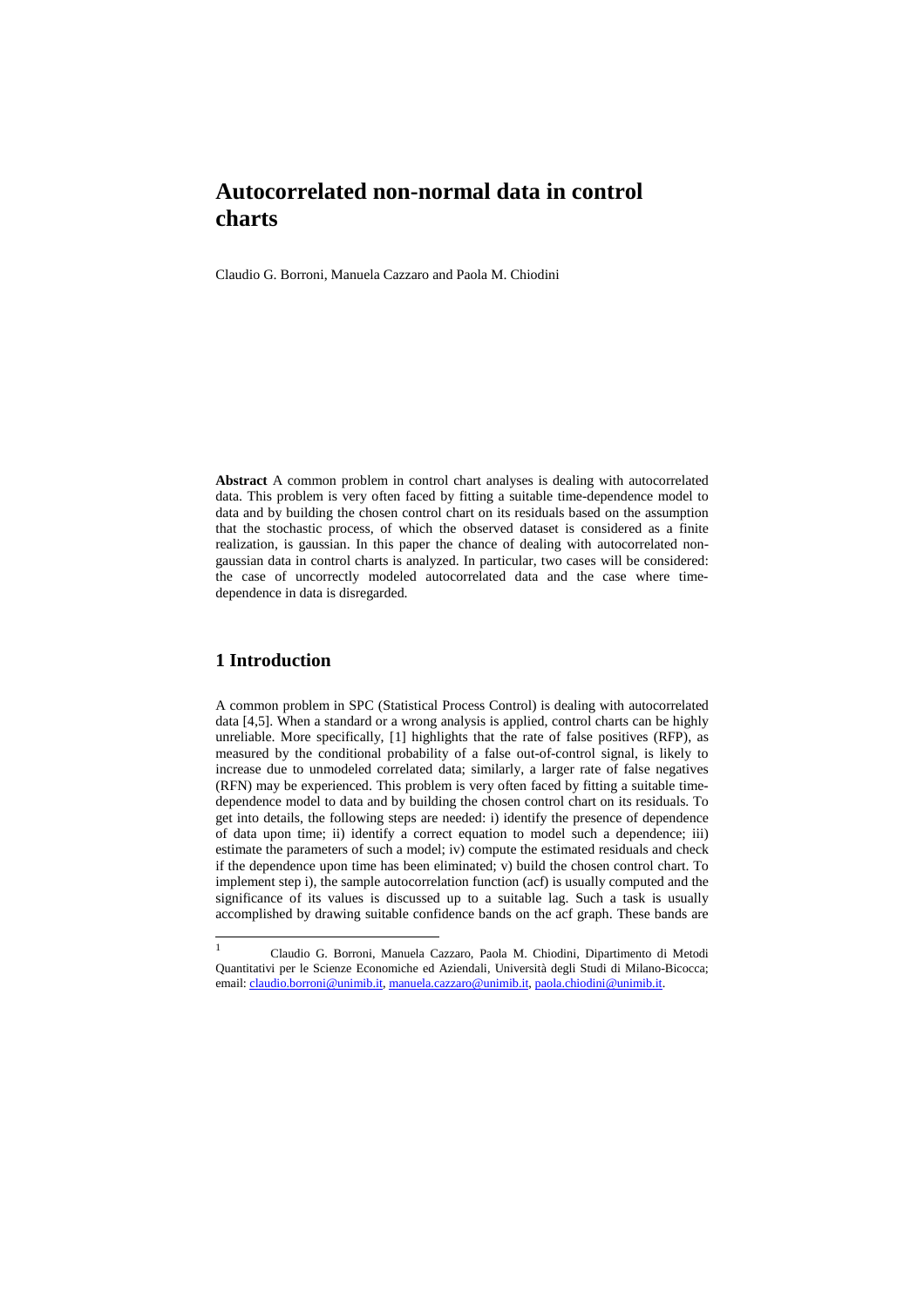based, however, on the assumption that the stochastic process, of which the observed dataset is considered as a finite realization, is gaussian. The same assumption bases often steps ii) and iii): in the former the Box-Jenkins procedure is usually applied and a correct model is identified by comparing the observed sample acf with its theoretical counterpart corresponding to a suitable gaussian process in the ARMA class; in the latter, the gaussian assumption is used to compute the likelihood and to get the ML estimates of parameters (such estimates being however equivalent to the ones got from the OLS method under the same assumption). Finally, the normality of the process, or at least of the innovation term as below detailed, is often essential to step iv), where the significance of the estimated values of the residual acf is to be discussed.

In this paper the chance of dealing with autocorrelated non-gaussian data in control charts is analyzed.

## **2 Focus on the problem**

To be consistent with more situations of non-normality, a general ARMA(*p*,*q*) model will be assumed for the process  $X_t$  which generated data:  $\Phi_p(B) \cdot X_t = \Theta_q(B) \cdot \varepsilon_t$ ,  $t = 1,2,...$  where  $\Phi_p(B) = 1 - \phi_1 B - \phi_2 B^2 - \cdots - \phi_p B^p$ ,  $\Theta_q(B) = 1 - \theta_1 B - \phi_2 B^2$  $\theta_2 B^2 - \cdots - \theta_q B^q$  and B denotes the backward operator, i.e.  $B \cdot X_t = X_{t-1}$ . The noise  $\varepsilon_t$  in model (1) is often called *innovation term*. Classically the  $\varepsilon_t$ 's are assumed to be independently identically distributed as  $N(0, \sigma^2)$ ; this assumption, along with suitable constraints on the values of the parameters of the model, let the process  $X_t$  be stationary gaussian. When the innovation term fails to be gaussian, the normality of  $X_t$  is not necessarily prejudiced as  $X_t$  can be often regarded as a linear combination of the  $\varepsilon_t$ 's (like in the simple AR(1) case). Provided the latter are iid, the central limit works and  $X_t$  turns out to be marginally approximately normal. Of course this fact does not give strictly a Gaussian process, but the significance of the values of the sample acf can be meaningfully discussed. In the following, we will emphasize however that, due to the non-normality of the innovation term, some problem could still arise when the control chart is built on residuals of an incorrectly specified model. There are other cases where the non-normality of the innovation term causes  $X_t$  not to have a gaussian distribution, not even marginally or approximately. A simple example is when a  $MA(1)$  process with non-normal innovation is faced. In this chance, the significance of the estimated acf is harder to discuss and hence the dependence of data upon time is likely to be disregarded or at least incorrectly modeled. This chance will be further discussed.

It has to be emphasized that an unidentified time dependence of data, along with an incorrectly specified time-dependence model, can lead to meaningless control charts, as detailed in the Introduction. Consider first the case when the innovation term is nongaussian, but  $X_t$  is marginally approximately normal. Despite step i) in the abovereported sequence poses specifically no problems, some difficulties could be experienced in the development of step ii). In [3], it is shown that, when the innovation is not normal, a correct identification of a model (even in the simpler AR class) needs to consider deeper tools than the acf, such as moments of the second and of the third order. More than the problem of misspecification, the non-normality of the error term could pose further problems in step v) above: due to the non-normality of the innovation, the estimated residuals are likely not to be gaussian. Hence the classical test to check if the dependence upon time has been eliminated, based on Pearson's product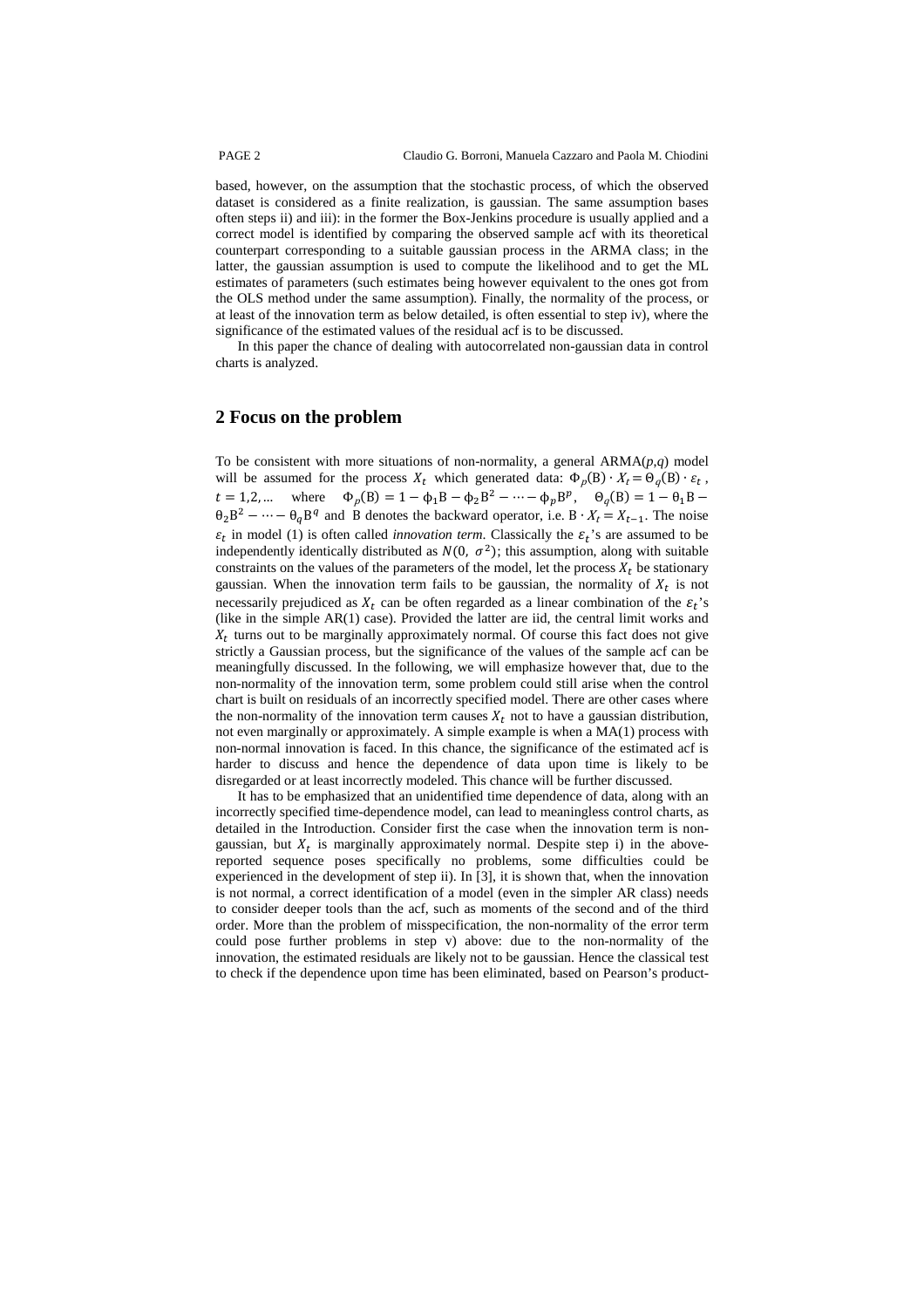Autocorrelated non-normal data in control charts PAGE 3

moment autocorrelation coefficient r, could give misleading results at least if the sample size is not very large. To avoid such drawbacks, one can revert to alternative measures of time-dependence of residuals, such as the serial version of Spearman's rho. A simple example will give some evidence of such a need. Suppose that the process which generated data is AR(2) where the random innovation terms are iid with nonnormal distribution (Logistic, Laplace and Cauchy). Suppose further that the researcher erroneously estimates an AR(1) model and wants to test the autocorrelation of residuals. To compare the ability of different tests to detect the dependence upon time which still characterizes data, Tables 1-3 report the simulated powers of the 5%-level tests based on Spearman's rho and on Pearson's *r*. More specifically, 10000 samples of size 10 were generated after setting different values of the parameter  $\phi_2$  in the AR(2) model (and fixing the parameter  $\phi_1$  to 0.5) and the percents of a correct rejection of the hypothesis of randomness was computed, when a test based on the residuals of an estimated AR(1) model is applied. As expected, the test based on Spearman's rho gives a substantial gain of power, even if there are cases where both tests have relatively small powers. To evaluate the effect on the performance of the related Shewhart control chart, Tables 1-3 report the simulated RFPs and RFNs. Being aware of an unmodeled second-order component is likely to reduce such rates; hence, a non-standard analysis of residuals, with a consequent different specification of the time-dependence model, is here to be advised.

**Table 1:** Simulated powers, RFPs and RFNs when the innovation term has a Logistic distribution.

| ወ›       |            | $\frac{1}{4}$ | 1/8        | 1/16       | 1/32       |
|----------|------------|---------------|------------|------------|------------|
| Spearman | 18.13      | 8.31          | 5.31       | 4.45       | 3.82       |
| Pearson  | 16.39      | 6.26          | 3.56       | 2.60       | 2.21       |
| RFP/RFN  | 0.57/55.99 | 0.58/41.85    | 0.55/39.52 | 0.40/32.37 | 0.74/28.94 |

|  | <b>Table 2:</b> Simulated powers, RFPs and RFNs when the innovation term has a Laplace distribution. |  |
|--|------------------------------------------------------------------------------------------------------|--|
|--|------------------------------------------------------------------------------------------------------|--|

| Φ٥       |            | 1/4        | 1/8        | 1/16       | 1/32       |
|----------|------------|------------|------------|------------|------------|
| Spearman | 13.89      | 4.71       | 2.99       | 2.42       | 2.36       |
| Pearson  | 10.86      | 2.26       | 1.08       | 0.70       | 0.58       |
| RFP/RFN  | 1.26/44.07 | 1.30/25.28 | 1.23/17.47 | 1.17/14.31 | 1.32/16.42 |

**Table 3:** Simulated powers, RFPs and RFNs when the innovation term has a Cauchy distribution.

| Φ٥       |            | /4         | !/8       | 1/16      | 1/32      |
|----------|------------|------------|-----------|-----------|-----------|
| Spearman | 23.46      | 8.88       | 5.64      | 4.38      | 4.02      |
| Pearson  | 11.22      | 1.34       | 0.62      | 0.30      | 0.38      |
| RFP/RFN  | 0.72/23.52 | 0.79/11.75 | 0.97/8.94 | 0.77/7.49 | 0.88/9.10 |

The above reported second case of non-normality in autocorrelated data, that is the one where  $X_t$  in not even approximately gaussian, is surely more delicate. The considered problem of an incorrect significance analysis of the estimated acf is here faced in the very beginning, at step i). This fact could probably affect the whole procedure and hence the final performance of the control chart is likely to be very poor. A natural way is to apply a suitable transformation to data so that it can be reduced to normality [2]. Finding a good transformation however is not an easy task, especially when the source of non-normality and the actual distribution of the process are not completely known. Moreover, the researcher could not realize the need for a control chart based on residuals. Consider the following example where the underlying process